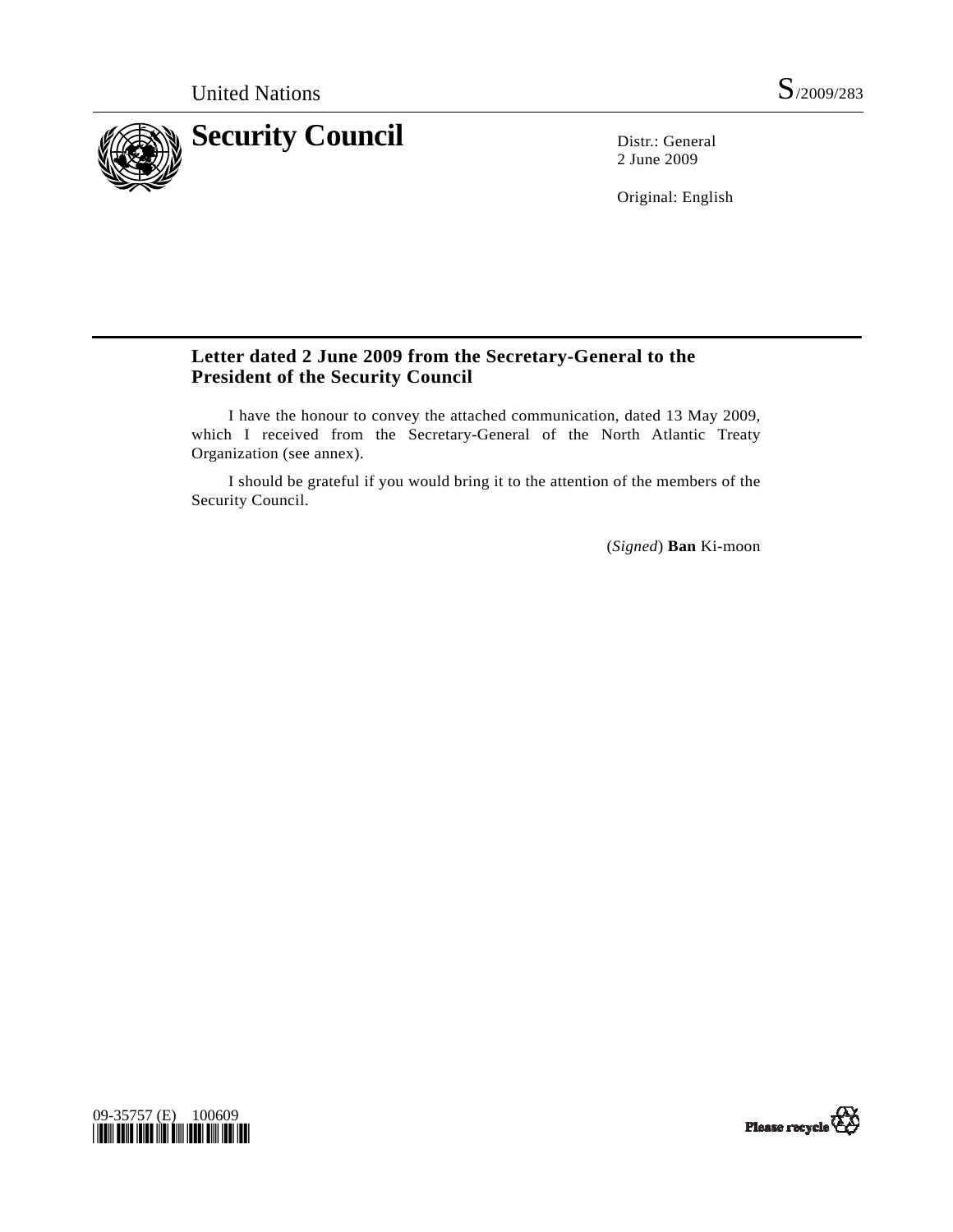## **Annex**

# **Letter dated 13 May 2009 from the Secretary-General of the North Atlantic Treaty Organization to the Secretary-General**

 In accordance with Security Council resolutions 1386 (2001) and 1510 (2003), I attach a report on the operations of the International Security Assistance Force covering the period from August 2008 to January 2009. I would appreciate your making this report available to the Security Council.

(*Signed*) Jaap **de Hoop Scheffer**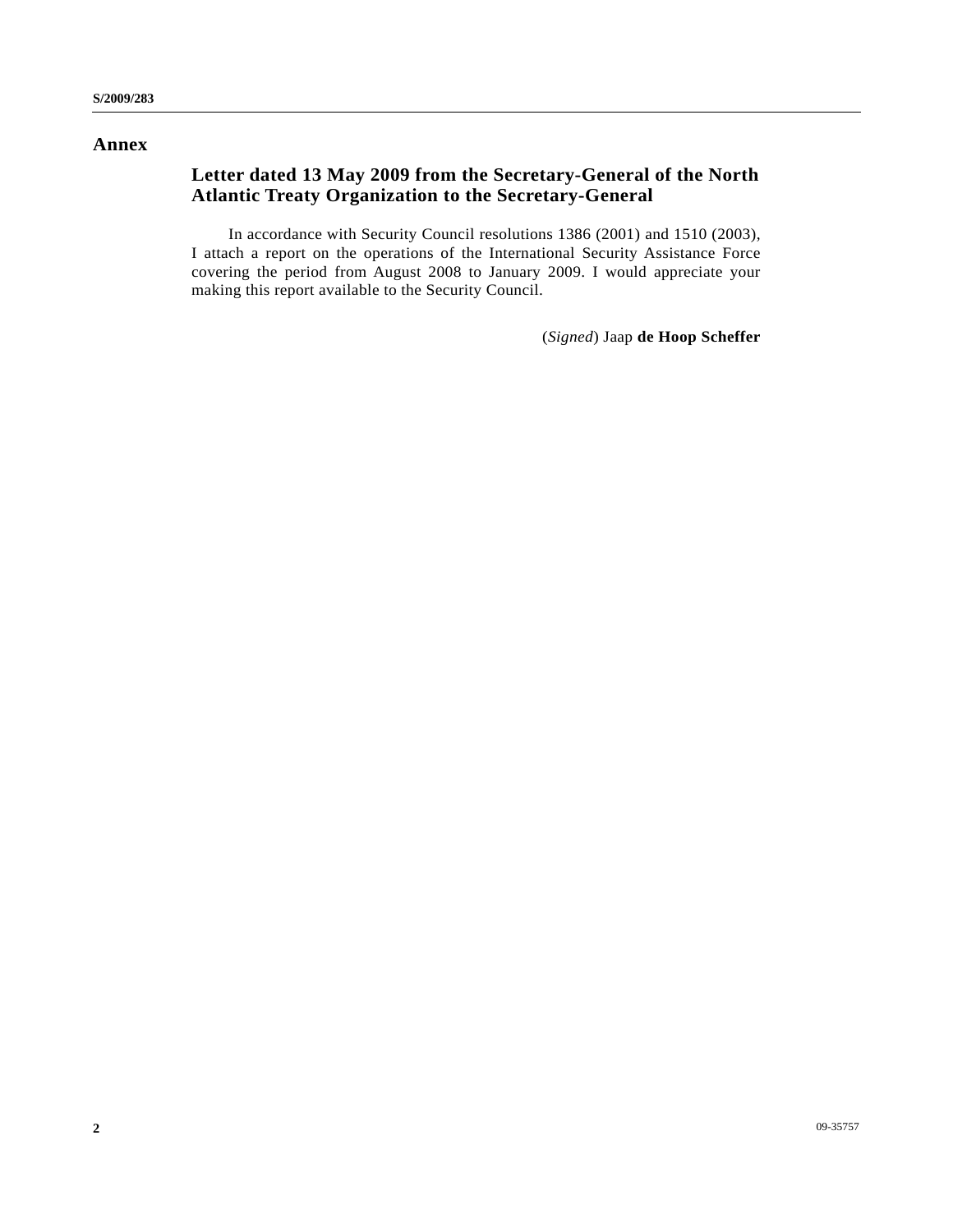## **Enclosure**

## **Quarterly report to the Security Council on the operations of the International Security Assistance Force**

### **Introduction**

1. The present report, pursuant to the obligation under Security Council resolution 1386 (2001) to report to the United Nations on the progress of the International Security Assistance Force (ISAF) mission, covers the period from 1 August 2008 to 31 January 2009. As at 2 February 2009, total ISAF strength stood at 57,249 personnel from 26 NATO nations and 15 non-NATO nations.

2. Throughout the reporting period, ISAF continued to assist the Government of Afghanistan in accordance with the relevant Security Council resolutions. From 1 August 2008 to 31 January 2009, ISAF suffered 777 casualties in total: 113 killed in action and 664 wounded in action. Key issues have been:

 (a) ISAF continued to conduct security and stabilization operations while supporting governance, reconstruction and development. Security operations have been conducted with an emphasis on ensuring freedom of movement, particularly along the ring road, building the capacity of the Afghan National Security Forces and assisting the Government with voter registration. In addition, the ISAF security footprint in Kabul has been reduced, while maintaining support to the Security Forces. Combined operations with the Security Forces have included the movement of critical electricity-generation equipment to the Kajaki dam, although as is the case with many infrastructure projects, delivery of the full benefit to the Afghan people will take many years;

 (b) Every effort has been made to avoid civilian casualties and collateral damage. Procedures and processes are continually reviewed, and ISAF has implemented a new process to facilitate joint ISAF-Afghan investigations and hold joint press conferences in conjunction with the newly established Government Media and Information Centre as soon as information is available, in order to promote transparency;

 (c) The focus of ISAF in the coming months will be to continue to support the efforts of the Afghan National Security Forces to provide security to the electoral process, including through the deployment of the Election Support Force for the election period. Additionally, ISAF will endeavour to increase cooperation, mentoring, planning and the combined execution of security operations with the Security Forces across the theatre. ISAF intends to maintain a high operational tempo throughout the winter months.

#### **Security situation**

3. Insurgent activity throughout Afghanistan was somewhat higher than in the same period last year. The unusually mild winter weather allowed opposing militant forces to remain active for longer than in previous winters rather than return to sanctuaries and their homes. The insurgents have avoided larger-scale direct engagements and tended to focus on improvised explosive device attacks and smaller-scale attacks against soft targets, such as Government officials and the Afghan National Police/Afghan National Security Forces. Insurgents have come under pressure in areas where they have not been challenged in the past, thus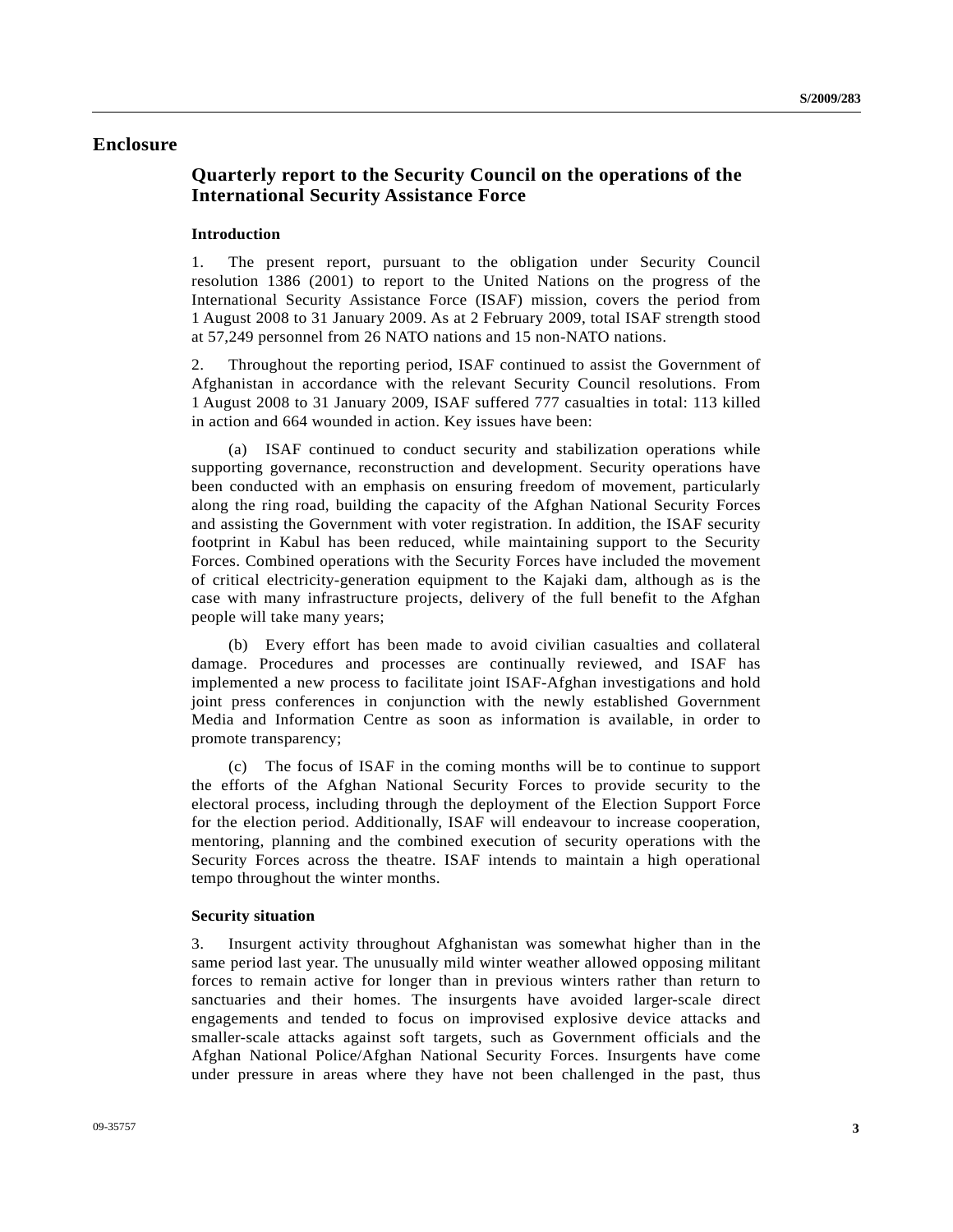forcing them to focus great effort on protecting their lines of communication and preserving their freedom of movement. The insurgents have also increased negative propaganda and shown greater indifference to civilian casualties during their operations. These factors — combined with the overall year-end statistics showing significant increases in casualties in 2008 — have created the perception that neither the Government of Afghanistan nor ISAF is able to provide adequate security to the Afghan people. Regional security situations are as follows:

 (a) *Regional Command Capital*: The opposing militant forces sought to maintain the perception of a negative security situation in and around Kabul City by conducting several direct fire and improvised explosive device attacks. Several incidents occurred in this reporting period, the most significant being the ambush on an ISAF patrol in Surobi District. Other significant events include the assassination of Judge Alim Hanif, Chief Judge of the Central Narcotics Tribunal Appeals Court; the assassination of the Governor of Lowgar in Paghman District; and the 30 October 2008 suicide improvised explosive device attack against the Ministry of Information and Culture. Propaganda was employed to exploit those incidents. Despite those high-profile events, the Afghan National Security Forces has successfully assumed lead responsibility for many of the security tasks in Kabul previously conducted by ISAF. Despite the continuous threat of improvised explosive device attacks against high-profile/high-payoff targets, the overall security situation in Regional Command Capital has improved. However, the threat and a small number of isolated, high-profile incidents have created the perception that the insurgents maintain a strong influence surrounding the city of Kabul. ISAF assesses that the insurgents remain unable to gain the freedom of movement and operating areas required to "encircle" Kabul;

 (b) *Regional Command North*: Insurgent violence remains mostly connected to the activities of criminal and illegal armed groups. The insurgents have attempted to spread violence outside the Pashtun areas, but have had limited success. Competing interests from regional power brokers and ethnic divisions continue to play a major role in limiting the spread of the insurgents' influence;

 (c) *Regional Command West*: Insurgent activity in Regional Command West was focused on Farah and Badghis provinces. In Badghis province, Government influence and presence is limited, as local elders, opportunistic power brokers and criminals try to ensure that their interests prevail; the situation has worsened significantly since the release of Mullah Dastigir.[a](#page-3-0) Farah remained a critical location for the insurgents, as it is an important insurgent junction linking safe havens to lines of communication;

 (d) *Regional Command South*: The insurgency in Regional Command South remains the focal point for the Taliban, whose efforts are greatest in Helmand. This area is the traditional homeland of the Pashtun-dominated Taliban movement in Afghanistan. Across the region, improvised explosive device attacks continue to increase. The insurgents are also believed to be relying even more heavily on the narcotics industry for money, especially in the winter months;

 (e) *Regional Command East*: Overall, continuing insurgent activity and weak governance in many Regional Command East provinces have limited the effect of ongoing ISAF military and reconstruction activities in the region. Activity

<span id="page-3-0"></span>**\_\_\_\_\_\_\_\_\_\_\_\_\_\_\_\_\_\_** 

a Update: Mullah Dastigir was successfully targeted by coalition forces on 15 February 2009.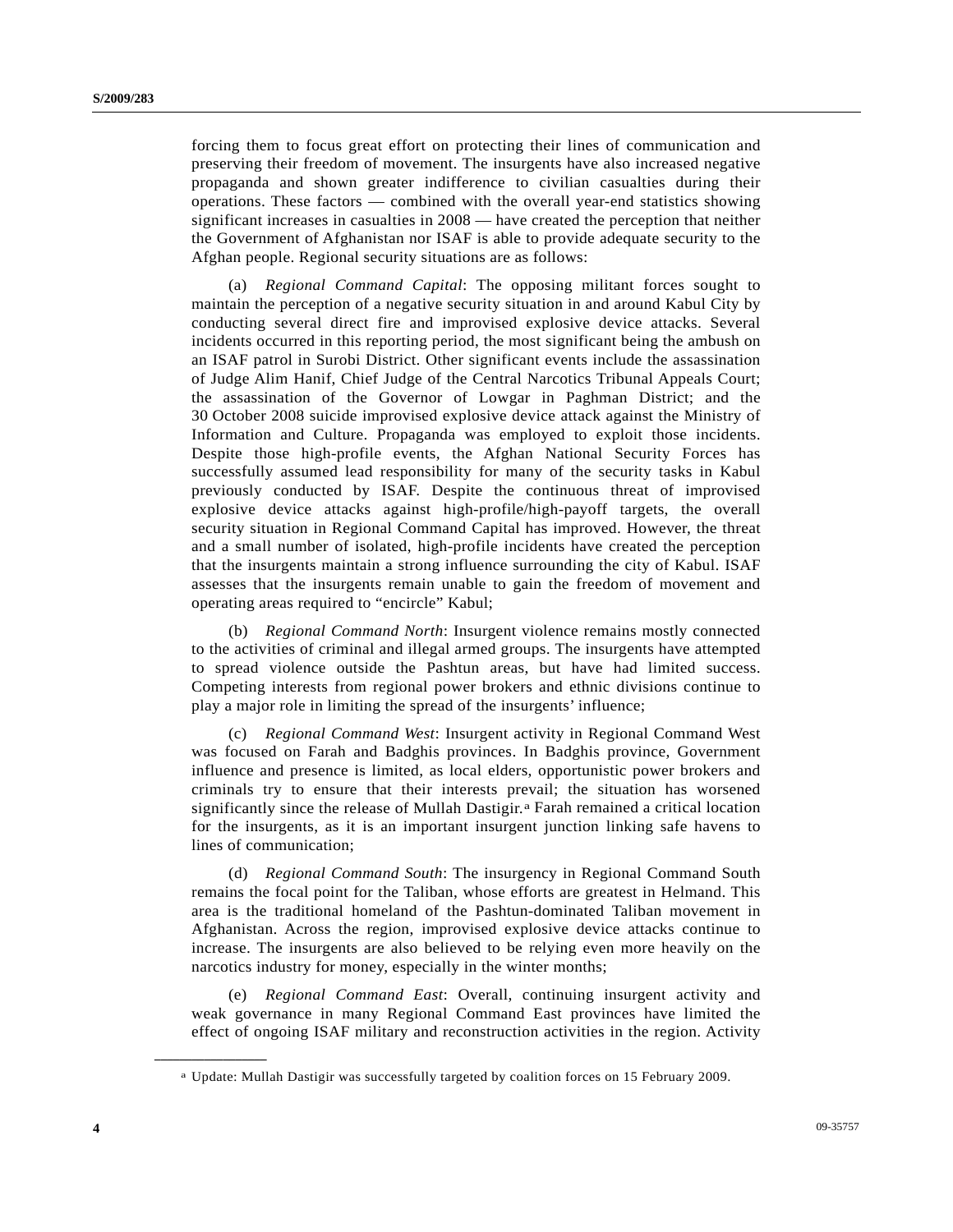of opposing militant forces was high along the Afghan/Pakistan border. The opposing militant forces routinely transit the porous border to conduct hit-and-run attacks against ISAF, the coalition forces and the Afghan National Security Forces before retreating to illegal sanctuaries in Pakistan. Additionally, opposing militant forces' efforts to intimidate and target Government officials have increased, resulting in the death of Lowgar Governor Hazrat Din Nur. The extremely difficult terrain along the Afghanistan/Pakistan border and the limited number of ISAF combat troops to deny infiltrations into Afghanistan make it extremely difficult to limit insurgent activity in Regional Command East.

#### **Afghan National Army**

4. The Afghan National Army continues to make steady progress, increasing in capacity and capability while simultaneously conducting security and stabilization operations. Confirmation of this lies in greater leadership in the conduct of operations. However, development of the Afghan Ministry of Defence and the Afghan National Army Air Corps remains far behind that of the army combat forces, and an overall lack of training teams continues to hamper the speed of the Afghan National Army's development. While recent contributions of training teams by allies at the Summit is welcome, the continued expansion of the army will require more teams. Progress is summarized as follows:

 (a) *Capability*: More than half of Afghan National Army units are currently partnering with ISAF and coalition forces during the conduct of security and stabilization operations. Thirty-three per cent of army units are capable of conducting security and stabilization operations at the battalion level with limited external support, although many such units continue to require active mentoring. Despite the upward trend, more must be done before the army can reach a level where it can operate independently and overcome the logistic challenges posed to it. Emphasis on development of the Ministry of Defence and the Afghan National Army Air Corps, outfitting forces with appropriate enablers and the establishment of a sustainable logistics support system are critical if the army is to be able to conduct independent operations;

 (b) *Manning*: Manning numbers continue to climb, with approximately 79,000 personnel assigned as of January 2009, thus nearly achieving the former goal of 80,000. With the current manning, historical trends and projected fill rates, it is anticipated that the Afghan National Army will meet its desired manning end state of 134,000 in accordance with established timelines;

 (c) *Equipment*: The United States of America continues to provide the bulk of equipment and financial support to the Afghan National Army, with other NATO nations providing substantive support. Although equipment donations remain insufficient, there has been progress in the nations' monetary donations to the NATO trust fund over the reporting period. Eight nations have contributed to the trust fund, and these donations have already supported the procurement of winter equipment and the transportation of previously donated items. The NATO equipment trust fund covers all key categories of the donation programme, that is, transportation costs, procurement of equipment, training, infrastructure and sustainment. With the United States continuing to equip the army and nations' improved support to the NATO trust fund, it is projected that the army will meet its equipment fielding requirements in accordance with the established plan;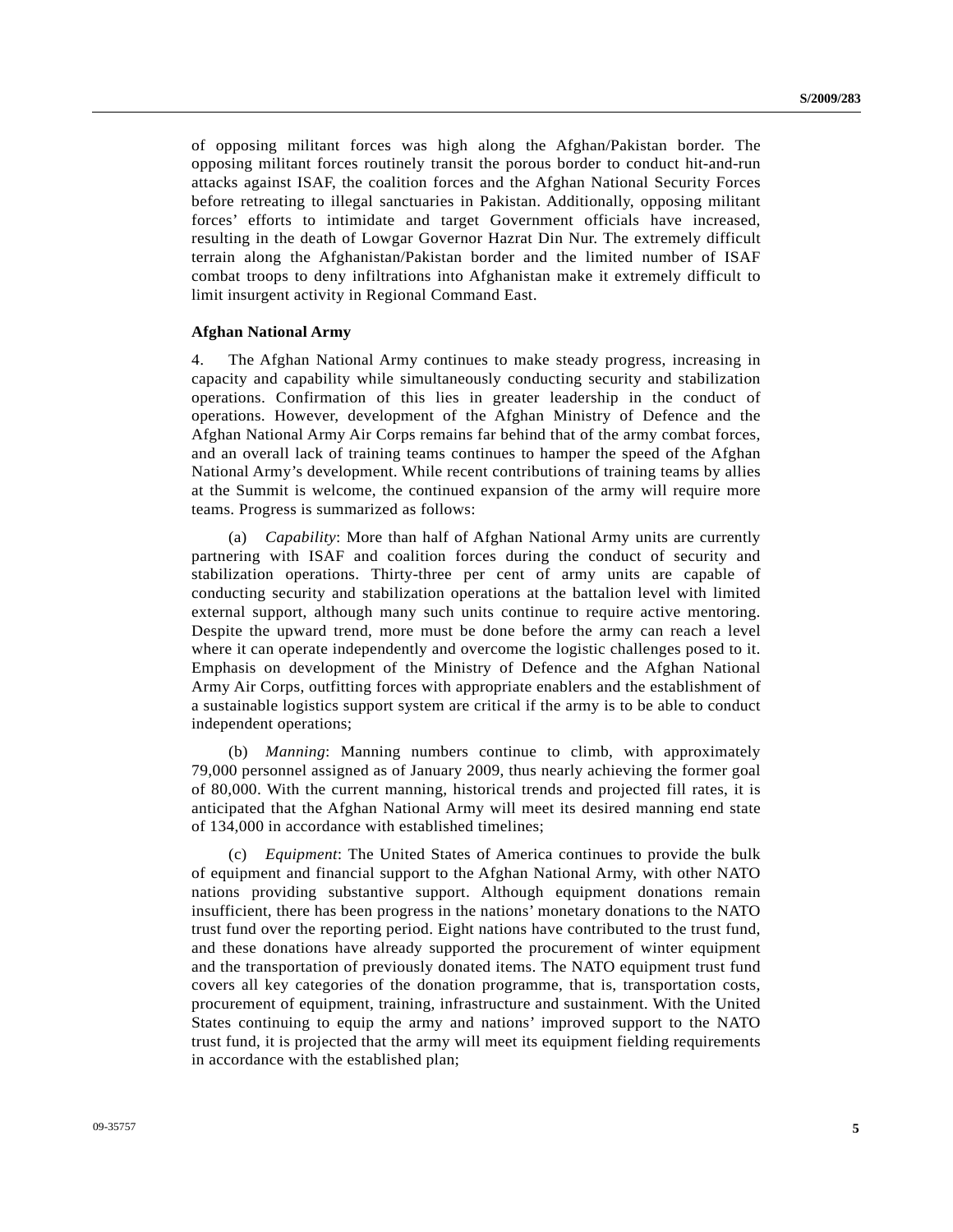(d) *Training*: NATO operational mentoring and liaison teams and United States embedded training teams are proving invaluable to supporting the development of the army. However, the increasing requirement for additional teams persists. This situation significantly undermines the development of the army and, indirectly, the Afghan National Police. Currently, approximately 80 per cent of the required teams have been fielded, an increased percentage from the previous reporting period. However, with the continued increase in the number of army units and insufficient offers of operational mentoring liaison teams to meet this expansion, it is projected that the shortfall of teams will increase by December 2009. In addition to the requirement for deployment of teams, the hesitancy of nations to actively support Afghan National Army branch schools is likely to impede the development of the army. These schools play a vital role in the long-term development of the army;

 (e) *Afghan National Army Air Corps*: Over the past year, almost entirely financed by the United States, the Afghan National Army Air Corps has expanded its training and its contribution to army operations throughout Afghanistan. At present, there are approximately 2,300 personnel in the Air Corps, and that number is growing. Despite minimal involvement by NATO and ISAF, Afghan National Army Air Corps training is progressing. With the proper support, the Air Corps will soon become the leading enabler for the entire Afghan National Army; however, for the Air Corps to achieve the self-sufficiency and mission capability required to support the growing ranks of the army within the available time, it will depend heavily on international coalition and NATO help. NATO support for the Air Corps consists mainly of equipment donations to the Government of Afghanistan. NATO is staffing a Combined Security Transition Command-Afghanistan request for pilot and maintenance instructors. This increased support will be vital to the continued development of the Air Corps.

#### **Afghan National Police**

5. While supporting the Afghan National Police is not under the direct responsibility of ISAF, the inability to develop the Afghan National Police as quickly as the Afghan National Army remains one of the most significant problems in establishing security and the rule of law in Afghanistan. Although there are a number of initiatives to improve police development, the Afghan National Police remains far behind the Afghan National Army. The focused district development, capital jumpstart and focused border development programmes are promising initiatives helping to build the capacity of the police. With approximately 79,000 personnel assigned, the Afghan National Police has nearly achieved its goal of an 82,000-man force; however, the number of adequately trained personnel remains low, and problems of absenteeism and corruption persist. Therefore, unless substantive support is provided in the near term by the international coalition in the form of police mentors and equipment support, the Afghan National Police will continue to fall further behind in their development, increasing the amount of time required to develop an effective force. The key programmes are progressing as follows:

 (a) The focused district development programme, executed by the Combined Security Transition Command-Afghanistan, has started in 52 selected districts and is a focal point of the international coalition engagement for Afghan National Police development. Germany started in January 2009 to conduct focused district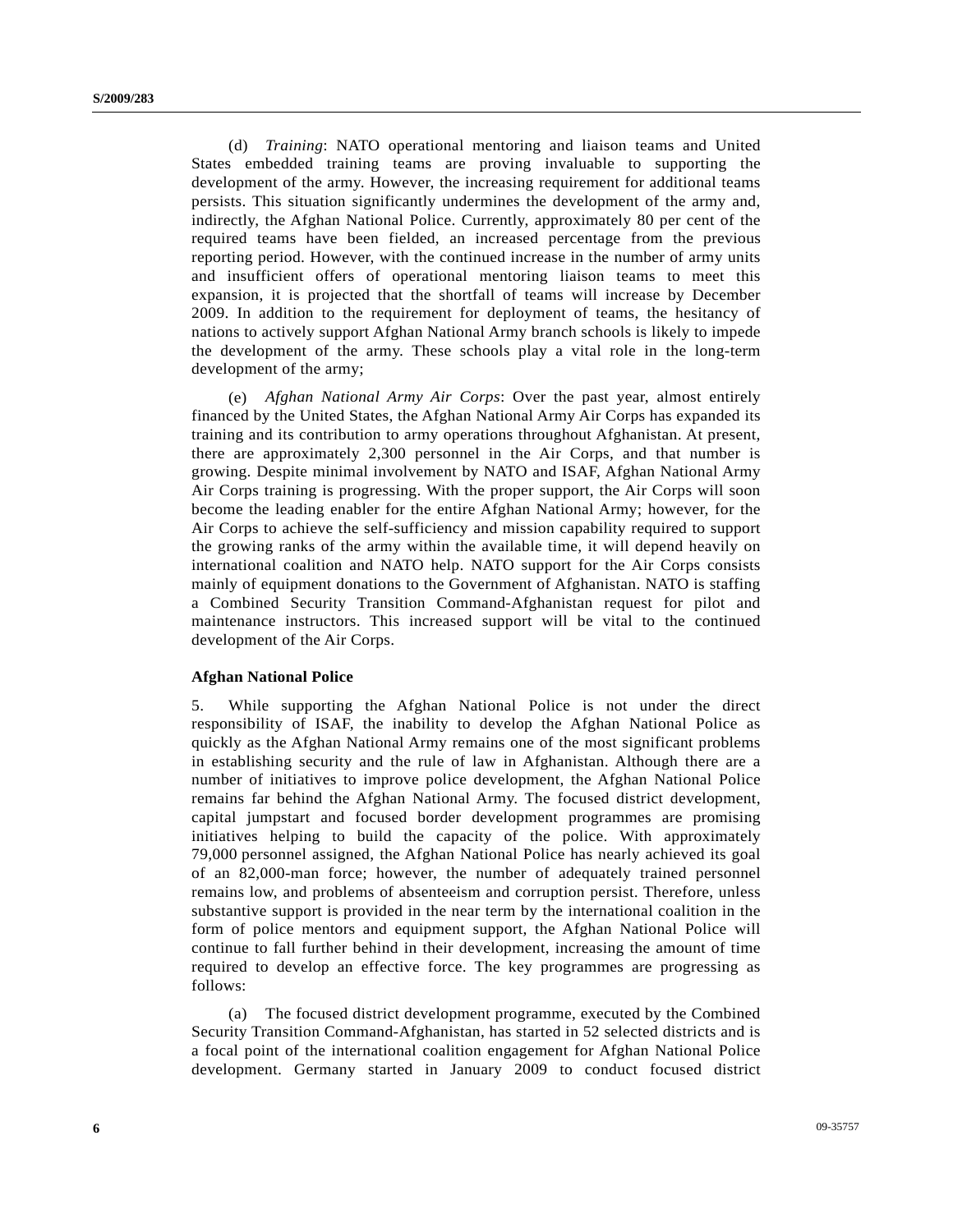development in Regional Command North. As the programme contributes positively to the security of the selected districts, the Afghan Ministry of the Interior has approved the continuation and expansion of the programme into additional districts starting in January 2009. Confidence in the trained Afghanistan National Civil Order Police is increasing and could improve Afghan perceptions of their police institutions. The persistent shortage of police mentor teams assigned to the focused district development programme will prolong the programme if not addressed by the nations;

 (b) The European Union Police Mission in Afghanistan increasingly contributes to the development of the Afghan National Police, including in the fields of anti-corruption, criminal investigation, the rule of law and training. The EU decision to double the size of the mission, currently being implemented, has given renewed impetus to the mission;

 (c) Focused border development has commenced and is aimed at retraining the Afghan Border Police in an effort to stem the tide of insurgents entering districts bordering Pakistan. Over the reporting period, some 1,200 Border Police went through the focused border development programme and another 5,000 are expected to do so by September 2009. Equipping the Afghan Border Police remains a critical shortfall.

#### **Counter-narcotics**

6. ISAF operations have continued to focus on cross-agency coordination and on seeking to disrupt the narcotics industry though support to the Government of Afghanistan and the international community. ISAF provincial reconstruction teams have continued to work towards providing guidance to provincial planners, which has contributed to the promotion of alternative-livelihood programmes and has been reinforced by ISAF information operations. It is recognized that the illicit narcotics industry continues to be a factor in funding of the insurgency. Evidence exists that money linked to narcotics production and trafficking is being used to directly finance some insurgent operations. ISAF has continued to provide logistical and intelligence support to Afghan forces, operating within the current counter-narcotic mandate and resources. In accordance with the Budapest Defence Ministers meeting of 10 October 2008, ISAF has sought to enhance its support to the Afghan forces and target the nexus between the insurgency and the illegal narcotics industry. Narcotics production continues to contribute to instability and corruption, directly threatening all levels of governance, including police authority and the wider rule of law. ISAF support for the Government's key counter-narcotic interdiction forces is aimed at delivering an effect that actively discourages narcotic production and trafficking, without directly engaging in operations against cultivation or farmers. Within the current mandate and in accordance with international law and the ISAF rules of engagement, the actions taken will be in accordance with the NATO policy to avoid civilian casualties to the maximum extent possible.

#### **Governance**

7. Although there have been some encouraging initiatives, overall progress in establishing effective national and subnational institutions in Afghanistan remains slow. The Government's limited reach and lack of capability to deliver security, economic and social services evenly across the country, coupled with widespread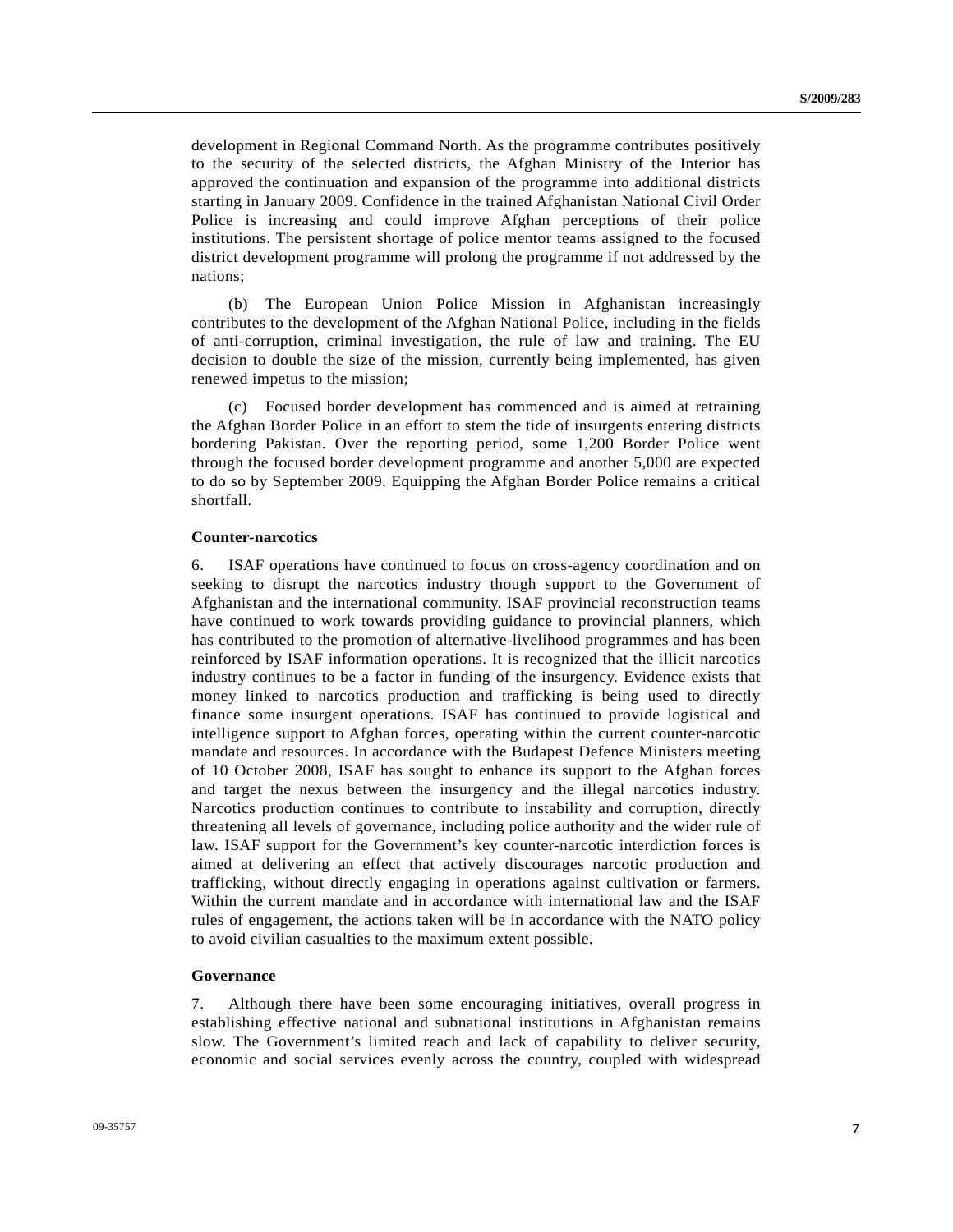corruption, impede efforts to stem the insurgency. These problems, combined with a severe shortage of professional, trained personnel, limit the ability of the Government to deliver visible progress. Warlords, criminals (particularly narco-criminals) and senior tribal figures continue to undermine central and provincial government authority for their own ends, while all levels and institutions of Government continue to struggle against corruption (including the police and the judiciary). The development of effective, professional and sustainable Government institutions at the subnational level is urgently required to gain popular support for the Government; however, achieving reform will be slow. Most of the ministries remain ineffective, under-resourced and lacking in skilled or experienced personnel, and this lack of institutional capacity makes it difficult for ministries to administer and disburse development funds. While surveys indicate a broad degree of popular support for President Karzai, the slow progress in improving governance carries a real danger that the Afghan population increasingly will turn to alternative local and regional mechanisms of governance.

8. Increasing domestic revenues remains a major challenge for the Government of Afghanistan. Central revenue collection is complicated by the political and tribal landscape, the security situation, widespread corruption and by the difficulty in imposing an effective tax regime on the large informal and rural economy of Afghanistan. Major improvements to the police and judicial system and to the tax and customs regime are required if Afghanistan is to be able to fund a substantial portion of the operating budget from domestic revenues in the near future. Given the current global economic downturn and the recent critical International Monetary Fund report on the country's financial health, it is certain that Afghanistan will remain reliant on the international community for the foreseeable future.

9. There are also some encouraging signs. In October 2008 the Joint Coordination and Monitoring Board approved the Independent Directorate for Local Governance-initiated Afghan social outreach programme. This is the most significant Afghan initiative on subnational governance and will remain at the centre of attempts to improve the situation until the District Council elections planned for September 10. The programme is a local governance programme that will function through district shuras and community councils, whose members will be appointed through local consultation. It is an attempt to revitalize traditional collective decision-making processes whereby the community has a say in matters affecting it. The programme does have a security dimension, as it is intended to strengthen community security by enhancing the cohesion of that community, making it less vulnerable to extremist infiltration and intimidation. It has been specifically stated that councils will not arm community members or manage armed groups. A pilot programme has been run in Wardak Province for the past year, and initially negative reports have started to improve (community councils formed and projects being implemented). A new programme is due to start in Helmand province shortly.

#### **Development**

10. Over the reporting period, we have seen slow but steady progress in a number of development sectors. Access to food has increased thanks to lower food prices and improvements in the coordination of humanitarian aid. Considerable success has been achieved in the close cooperation between ISAF and the World Food Programme (WFP). The Government, ISAF and WFP successfully prepositioned food items for the winter season. Efforts to transport and distribute food are still